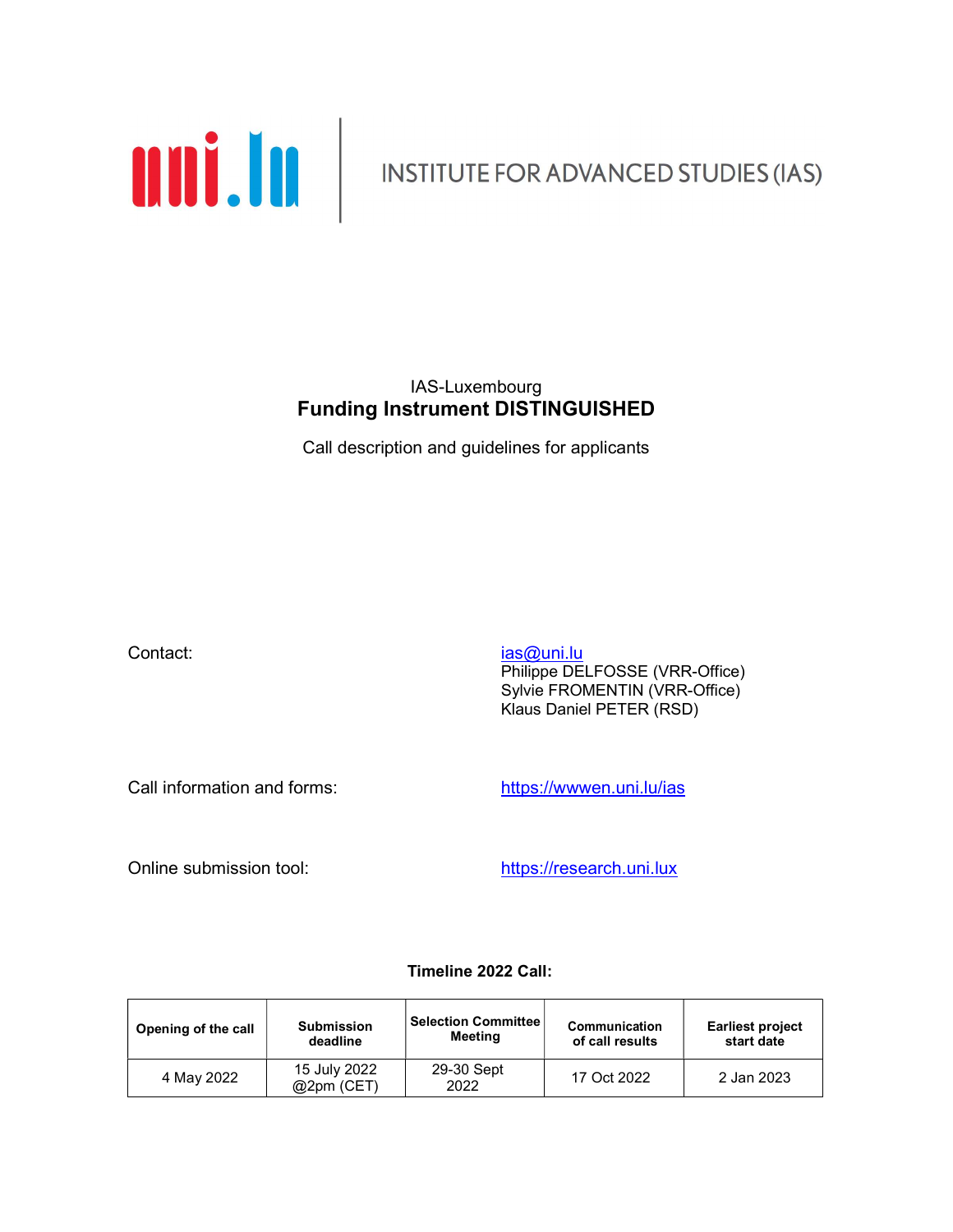# Description and application guidelines

The Institute for Advanced Studies – IAS-Luxembourg provides funding opportunities with the aim to enable bold and interdisciplinary research at the very forefront of science. Through the DISTINGUISHED instrument, UL wishes to attract distinguished international personalities including researchers, policy makers, as well as representatives of the arts, business, government and industry. DISTINGUISHED has the ambition to enable research groups at the University of Luxembourg to engage in interdisciplinary and intersectoral research in avant-garde ways and beyond the frontiers of knowledge.

### Table of Contents

#### PRELIMINARY REMARKS:

- DISTINGUISHED 2022 call is the first call for DISTINGUISHED applications in the framework of the IAS. DISTINGUISHED is open to all disciplines and sectors and exclusively supports excellent and interdisciplinary profiles to join the IAS-Luxembourg in bold and cutting-edge research activities.
- The deadline for submission of project proposal is 15 July 2022 at 2pm (CET). The Research Support Department (RSD) and the Research Facilitators are the first point of contact for questions. Project submission forms and useful information are available on the IAS web pages. Enquiries can be sent to ias@uni.lu.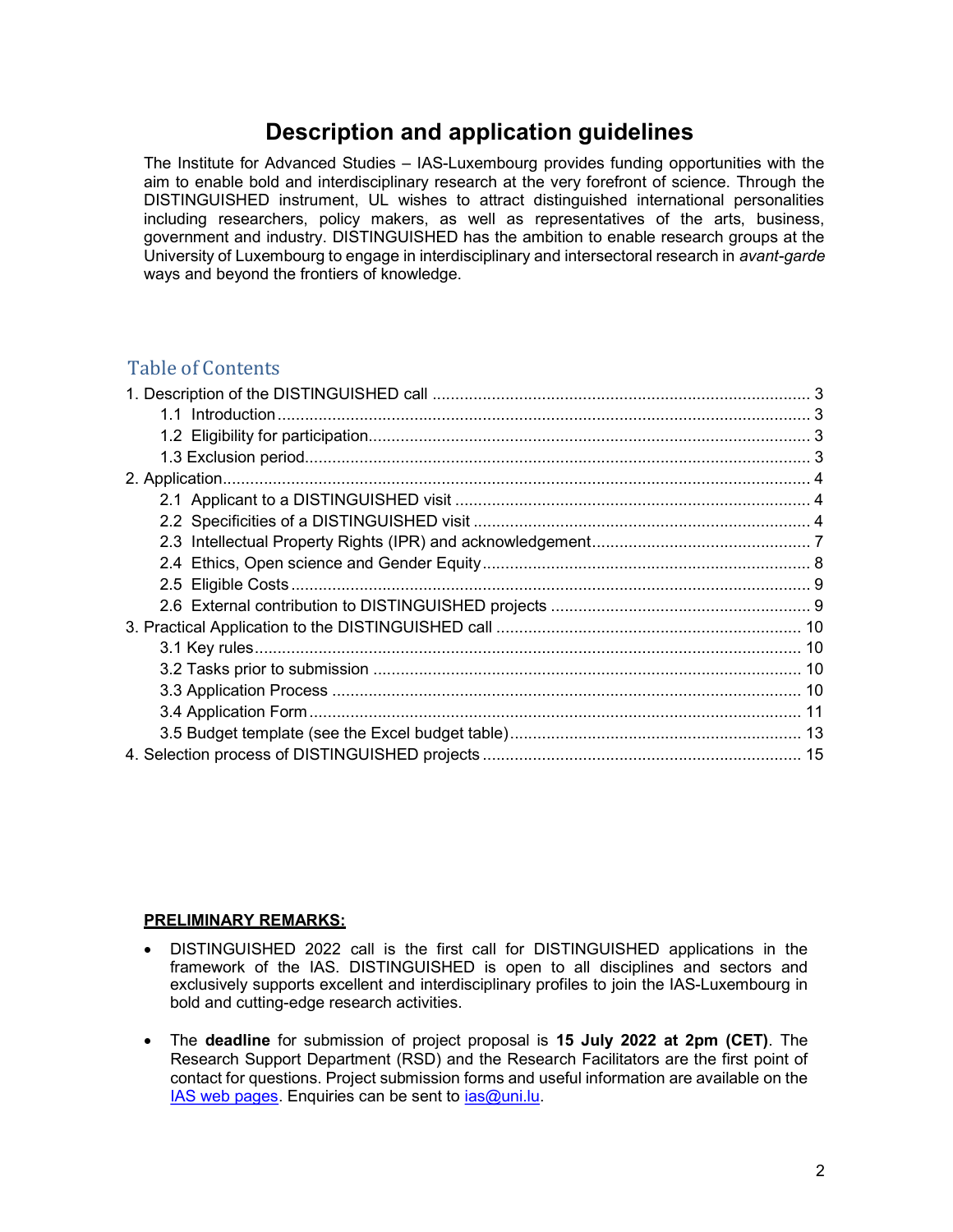# 1. Description of the DISTINGUISHED call

# 1.1 Introduction

The main objective of the DISTINGUISHED instrument is to enable and encourage research groups of the University of Luxembourg to engage with distinguished international scientists, but also wider personalities, including policy makers, and representatives of the arts, government or industry.

DISTINGUISHED fellows will strengthen UL's activities and reinforce the development of new ideas in research and innovation, teaching approaches and for addressing global challenges, thereby enriching Luxembourg's academic and intellectual environment.

In order to ensure that a wide cross-section of the University community as well as Luxembourg society benefits from the impact of the visit, IAS DISTINGUISHED Visiting Fellows will take part in activities such as: (i) conducting interdisciplinary research, including the preparation of research projects and proposals with members of UL (ii) training events targeted at early career scholars, (iii) public events to engage society, together with the UL community and other IAS visiting fellows, (iv) and, where appropriate, in teaching activities.

The DISTINGUISHED call is open to all disciplines and sectors and is driven by interdisciplinarity and excellence. Applications must be supported by an academic member of UL. Applicants to the DISTINGUISHED funding instrument will be assessed by the College of IAS Fellows (IAS-**Luxembourg Organisation & Governance).** 

Funding can be requested for visits of a minimum of 2 weeks and a maximum of 3 months. Funding is granted on a competitive basis and once awarded, it remains valid for a period of 12 months, from 1 January to 31 December of a calendar year in order to facilitate the organization of the stay (see section 4, DISTINGUISHED-selection). After this period, the grant will be lost. Budget is not transferrable from one calendar year to another.

DISTINGUISHED fellows automatically become "Visiting Fellows of the IAS Luxembourg" for the duration of their stay. After the stay, they automatically join the IAS Luxembourg Alumni Group and will be invited to participate in IAS events and activities.

# 1.2 Eligibility for participation

The DISTINGUISHED instrument will only process applications that have been supported by a:

- Full, Associated, or Assistant Professor of UL or,
- Permanent Research Scientists holding a full ADR.

UL professors supporting a DISTINGUISHED application are referred to as Hosting-PI. In essence, candidates must demonstrate a record of excellence, interdisciplinarity and depth of scholarship in either science, teaching, art, policy-making, or innovative industrial development. Eminent public thinkers, philosophers and intellectuals will add to the diversity of the IAS community and to the multidimensional nature of the overall objectives of IAS-Luxembourg.

# 1.3 Exclusion period

DISTINGUISHED fellows who have benefited from a stay at the IAS-Luxembourg may re-apply to the DISTINGUISHED call after a waiting period of 2 years (from the last day of their previous stay). The waiting period ends on the day of the opening of the DISTINGUISHED call of that year.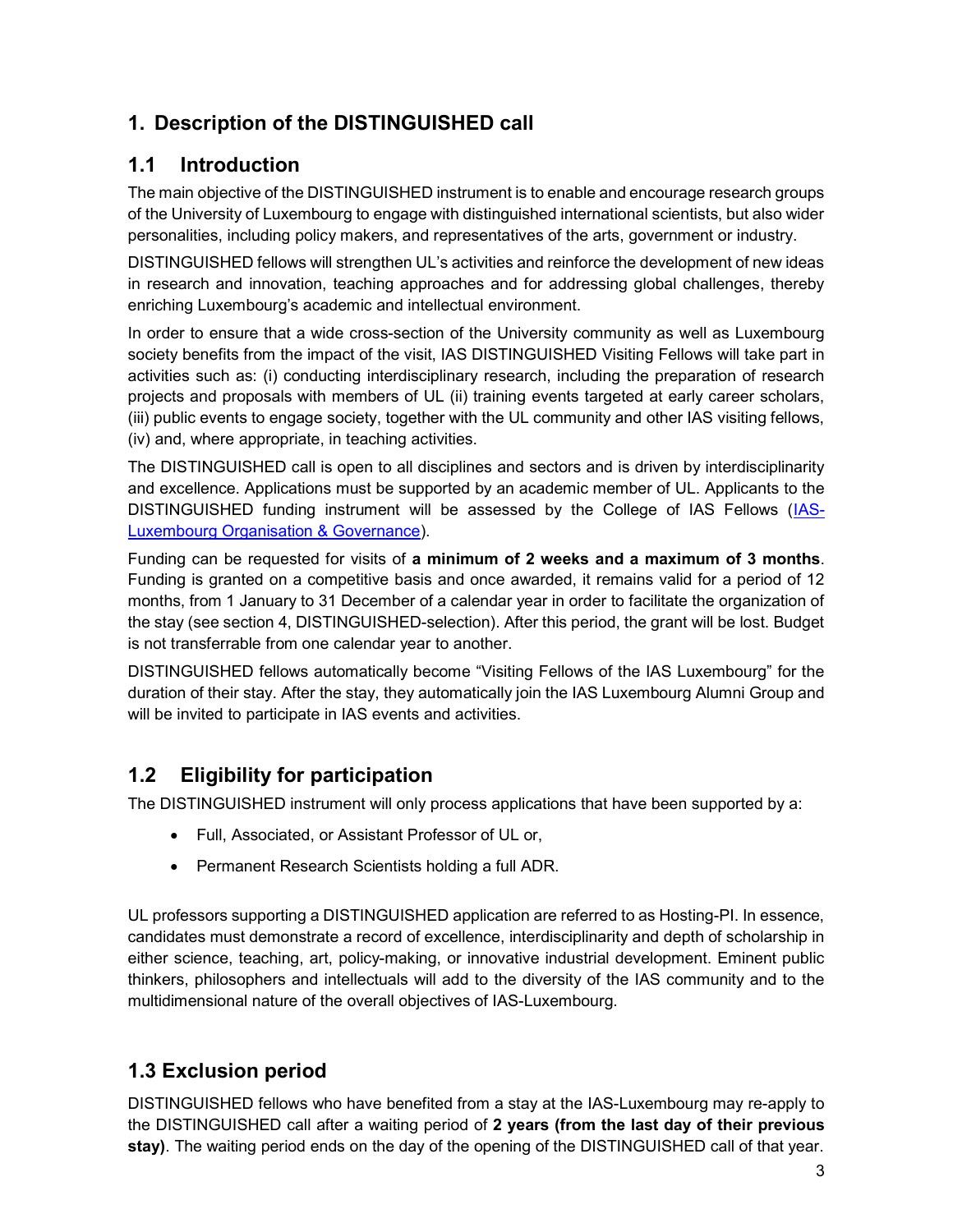In order to foster a diverse renewal of personalities and disciplines in the IAS community, eligible UL researchers who have recommended a successful DISTINGUISHED fellow are excluded from supporting an applicant for the next DISTINGUISHED call depending on the duration of the fellow's stay:

- For stays of 1 month or more: exclusion within the year of the fellow's visit.
- For stays up to 1 month: no exclusion.

# 2. Application

## 2.1 Applicant to a DISTINGUISHED visit

The applicants for DISTINGUISHED funding should:

- Comply with the DISTINGUISHED eligibility requirements (section 1.2) and interact with researchers from at least 2 different disciplines.
- Request recommendation from a UL professor who supports the application as Hosting-PI.
- Give at least one conference addressed to the greater public in Luxembourg.
- Ensure the scientific quality of the event and its contribution to the main missions of the IAS-Luxembourg:
	- $\circ$  leverage bold and interdisciplinary research at the very forefront of science.
	- o symbolize UL's values of excellence, interdisciplinarity and internationality.
	- o build bridges within the UL community, international visitors and society.
	- o contribute to attract and retain international talent.

Applicants and supporting UL professor are equally responsible for the design, management and execution of day-to-day activities during the visit, while adhering to high standards of ethical principles and research integrity, as well as the university's code of conduct.

The UL professor supporting the applicant (Hosting-PI), supports the applicant in the writing and submission of the proposal, facilitating interdisciplinary interactions and coordination between UL entities and between UL scientists, reporting, and exchange with UL administration and governance; as such, the Hosting-PI is the single point of contact with the IAS-Luxembourg and the Research Support Department.

The Hosting-PI may also support an application by the DISTINGUISHED fellow to the BRAINSTORM instrument.

## 2.2 Specificities of a DISTINGUISHED visit

### Types of contract

DISTINGUISHED admits two types of fellow: Academic and Non-Academic.

### 1. For Academic fellows:

Depending on the situation of the fellow, two cases can be considered:

A. If the fellow already has a working contract with his/her current institution and will remain under this contract for the duration of the DISTINGUISHED stay: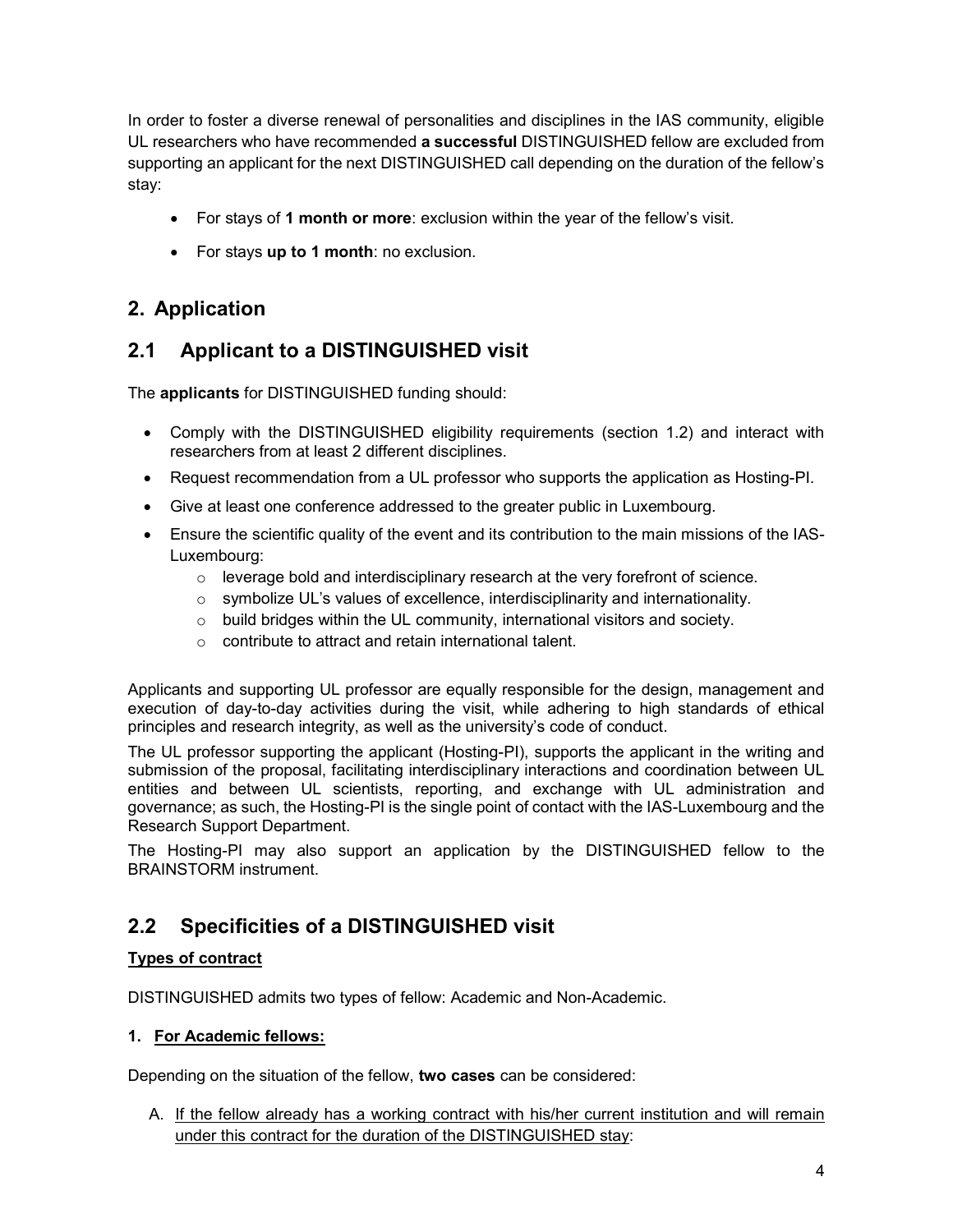A hosting agreement must be put in place with the fellow. The Hosting-PI with the support of the Research Facilitator or Administrative Assistant should fill in the "Incoming visit request form" and send it to the e-mail address: external.staff@uni.lu. The funding will include a daily living and accommodation allowances for the period of the stay.

For fellows with working contract, the **maximum monthly** allowance is fixed at  $50 \epsilon$  per day plus the reimbursement of the housing accommodation (up to a maximum of 1000€ per month).

### B. If the fellow will not be under a work contract during the DISTINGUISHED stay:

If the fellow is based abroad and comes to the University of Luxembourg, the DISTINGUISHED funding will ensure that the researcher will receive a salary equivalent to a standard salary of a researcher with an equivalent track record employed by the University of Luxembourg.

- a. For a stay between 2 weeks (minimum period of stay) and 1 month inclusive: a request for a service contract will be made. The document can be found in Service contract (uni.lux) and must be sent to service.contract@uni.lu with all required documents. The remuneration is fixed by the hourly rates specified in section 3.5.
- b. For a stay between 1 month (excluded) and 3 months (maximum period of stay): a fixed term contract will be established by the Human Resources Department. Please check the procedure in Talent Acquisition 1. Creation and Planning (uni.lux). The remuneration is fixed by the hourly rates specified in section 3.5

For fellows without working contract, the **maximum monthly** remuneration is set at 12 500 $\epsilon$ per month.

In both cases, the Human Resources and Legal departments are the point of contact for any question related to the working contracts and validation of the retained solution.

### 2. For Non-Academic fellows:

For non-academic fellows, various profiles of fellows are expected, therefore remuneration will be made on a case by case basis. Please contact the IAS team at ias@uni.lu who will be able to discuss each case with the Hosting-PI and the RF and make a remuneration proposal.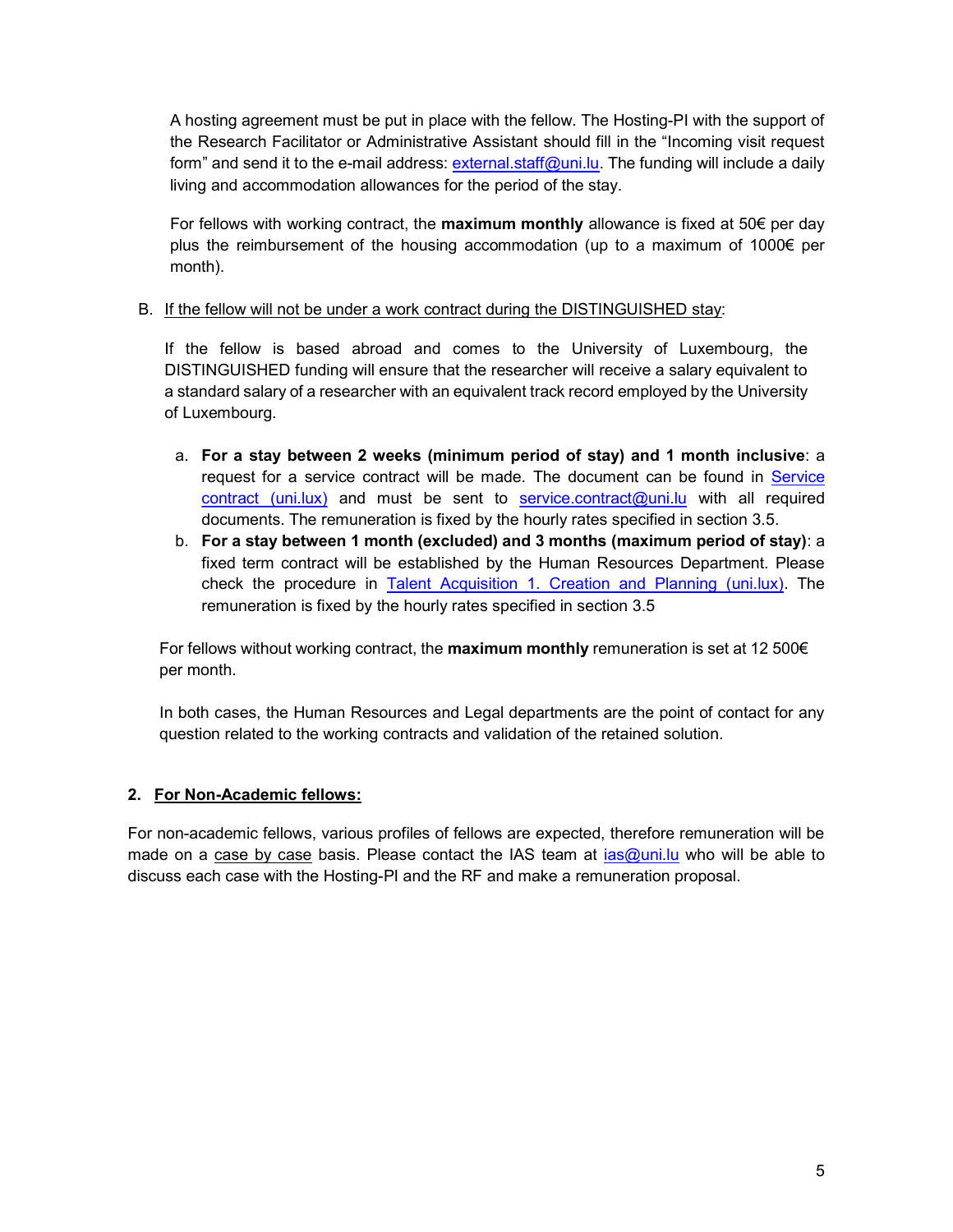Please check the diagram below to select the most appropriate type of contract for the visiting fellow:



### Duration and budget ceiling

Stays must last from 2 weeks to a maximum of 3 months. Any extension after the agreed stay of the fellow must be fully covered by the Faculties or ICs. Once awarded, funding remains available for a period of 12 months to allow sufficient time for the organisation of the visit. The stay must take place between 1 January and 31 December of the calendar year following the successful DISTINGUISHED application.

Budget is not transferrable to the next calendar year after the event has taken place. All invoices for DISTINGUISHED expenses must be submitted to SFC by the annual closing date communicated by SFC.

A DISTINGUISHED project budget covers fellow salary and expert fees, travel costs,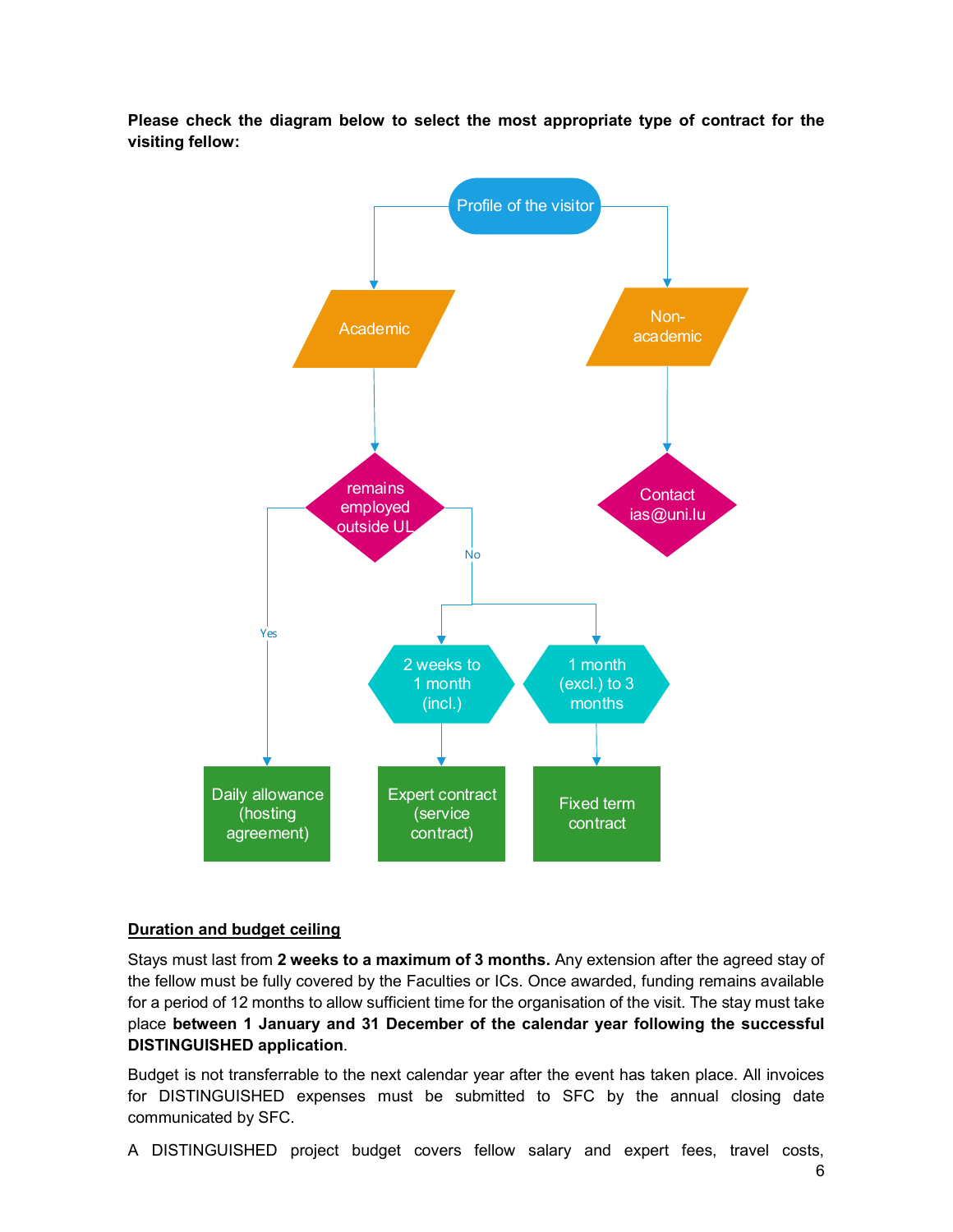documentation and other costs such as catering or accommodation allowance. Research expenses generated by the DISTINGUISHED fellow during his/her stay at UL are not covered by this call (see table in Section 2.5) and must be funded by other funding sources.

The IAS-funding granted to a DISTINGUISHED fellow is limited to a maximum of 50 000  $\epsilon$ .

### Concerted use of the IAS funding instruments

A Hosting-PI may only support one proposal per DISTINGUISHED call. Proposals for Distinguished fellows, which have been submitted in previous DISTINGUISHED calls and not selected for funding, cannot be resubmitted in subsequent calls, unless resubmission is explicitly encouraged in the decision letter or the purpose of the visit has been substantially changed so that it can be considered as a new proposal.

Follow-up visits to scale up the results of the initial research ideas are possible to ensure a longterm beneficial impact of a DISTINGUISHED fellow on the IAS-Luxembourg, as well as the ability of UL's scientific community to secure high profile grants and attract talent.

Research expenses generated by the DISTINGUISHED fellow during his/her stay at UL are not covered by this call (see table in Section 2.5) and must be funded by other funding sources.

Successful DISTINGUISHED fellows, supported by the Hosting-PI, may apply for the BRAINSTORM instrument. The BRAINSTORM instrument provides funding for the organization of small-group brainstorming international meetings (see Description and guidelines of the BRAINSTORM funding instrument Document Templates (uni.lu)).

# 2.3 Intellectual Property Rights (IPR) and acknowledgement

## IPR

In case of a successful application, an Intellectual property rights (IPR) agreement must be concluded with a DISTINGUISHED fellow before the start of the visit. A consortium agreement template is under construction and will be available at the **Office for Partnership, Knowledge** and Technology Transfer (PaKTT Office) at the time of the communication of selected projects. The Research Facilitator may request support from PaKTT Office in completing the agreement (paktto@uni.lu). IPRs fall under the UL's current policy on the the valorisation of research results such as defined in the University law, the employment contract and the Guiding principles for the valorisation of research results and intellectual property rights $^4$ .

### Result valorisation

The valorisation process allows the University of Luxembourg to protect, valorise and transform foundational research results into products, processes, services or, innovative and economically viable forms of technology duly protected by intellectual property rights. According to the national law, all researchers who decide to valorise an innovative result, resulting from their scientific work, must declare it to their employer. The **PaKTT Office** at UL provides support and guidance for researchers who aim to valorise their results. Further questions regarding IPR issues, shall be raised to the attention of the PaKTT Office (PAKTTO@uni.lu) or support structures/officers at the concerned entity of the University.

<sup>-</sup>1https://wwwen.uni.lu/media/files/guiding\_principles\_for\_the\_valorisation\_of\_research\_results\_and\_intellectual\_propert y\_rights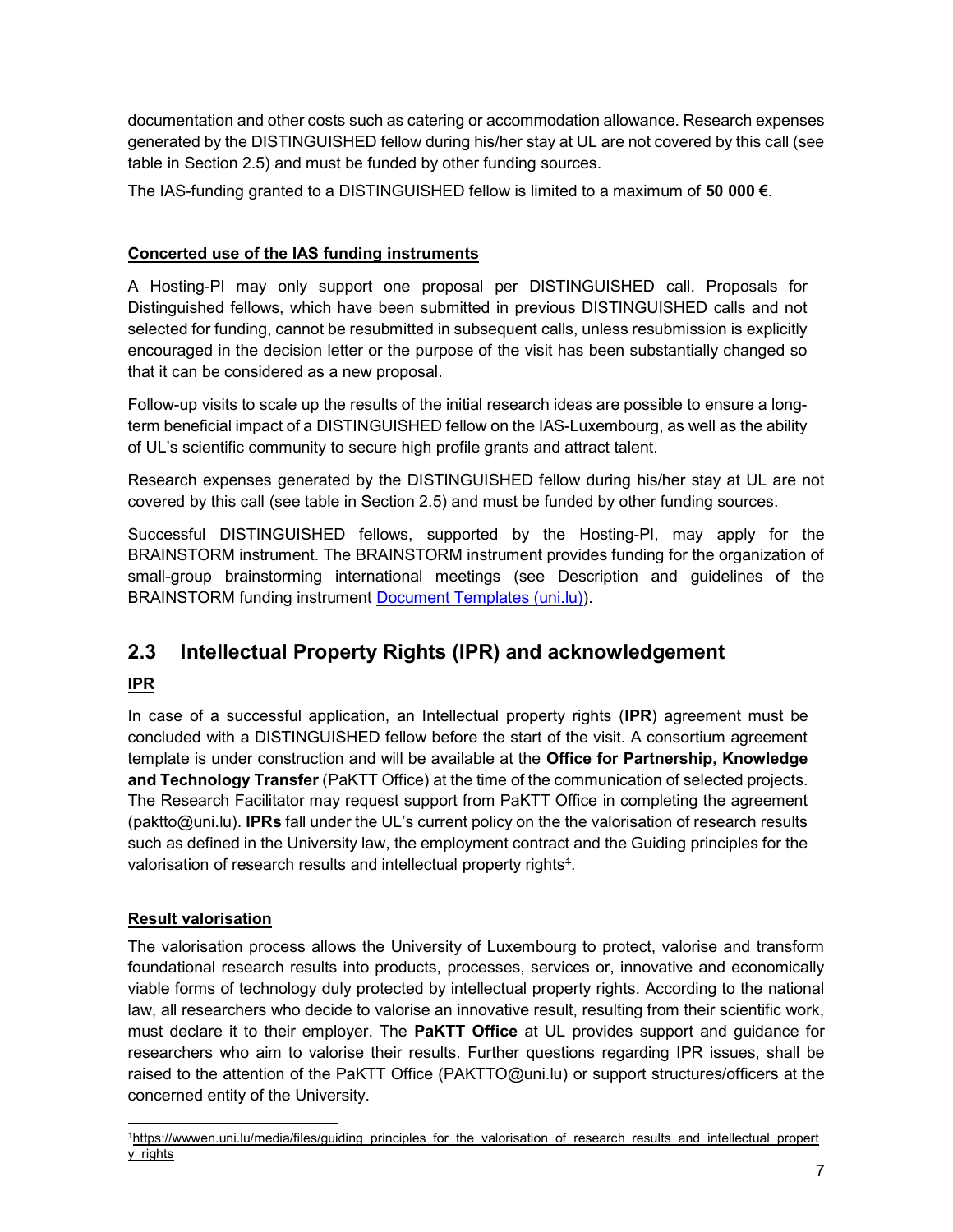### Funding acknowledgement statement

Publications and any other communication material generated by the DISTINGUISHED funding instrument must acknowledge the financial support of the IAS in the following form: "Author  $X$ acknowledges financial support of the Institute for Advanced Studies of the University of Luxembourg through a Distinguished Grant (DISTINGUISHED-Year)".

# 2.4 Ethics, Open science and Gender Equity

### Code of conduct, ethics and personal data

UL promotes the responsible conduct of research as described in the University of Luxembourg - Code of Conduct<sup>2</sup>), also respects fundamental ethical principles as listed in the Charter of Fundamental Rights of the European Union. Any research involving the participation of human subjects, animals or the use of biological materials or personal data, or which may represent a risk for the environment or for society, is considered as having an ethical component. Ethical components have to be specifically addressed in the DISTINGUISHED proposal, by fulfilling the ethics principles<sup>3</sup> in force at UL. The following panels and contact points might be of relevance:

- The Hosting-PI must consult the **Ethics Review Panel** of the University of Luxembourg (ERP, erp-submissions@uni.lu ) regarding the general ethical aspects of their projects before the venue of the visitor and beginning their research. The Ethics Review Panel may not intervene after the start of a research project phase that raises ethical questions. It may not approve research project *posteriori*. If the project deals with human subjects or samples, the **Comité** National d'Éthique de Recherche<sup>4</sup> (CNER) and/or the Commission Nationale de la Protection des Données<sup>5</sup> (CNPD) need to extend their approval prior to the launch of the project.
- In case the experimentation involves animals, the **Animal Experimentation Ethics** Committee of the University of Luxembourg (AEEC, aeec@uni.lu ) shall be consulted. This committee examines and delivers an opinion on projects that use animals for scientific purposes.
- For projects handling personal data, the **Data Protection Officer** at UL (DPO, dpo@uni.lu) provides advice and guidance about data protection to University staff<sup>6</sup> and is the contact person for the National Commission for Data Protection (CNPD). Such projects shall receive approval of the CNPD prior to the start of the project.

### Open Science

UL encourages the dissemination of research results towards the scientific community and the greater public, as well as their protection and economic exploitation, along the general principle "as open as possible - as closed as necessary". In order to maximize the impact of research outputs on science and society, the visiting fellow and Hosting-PI are encouraged to disseminate broadly the DISTINGUISHED project results through high quality, scholarly publications with an immediate access to the final peer-reviewed contents. Article processing charges (APC) for full Open Access

l <sup>2</sup> University of Luxembourg - Code of Conduct

<sup>&</sup>lt;sup>3</sup> https://wwwen.uni.lu/research/researchers\_research/standards\_policies

<sup>4</sup> www.cner.lu

<sup>&</sup>lt;sup>5</sup> www.cnpd.lu

<sup>&</sup>lt;sup>6</sup> https://wwwen.uni.lu/university/data\_protection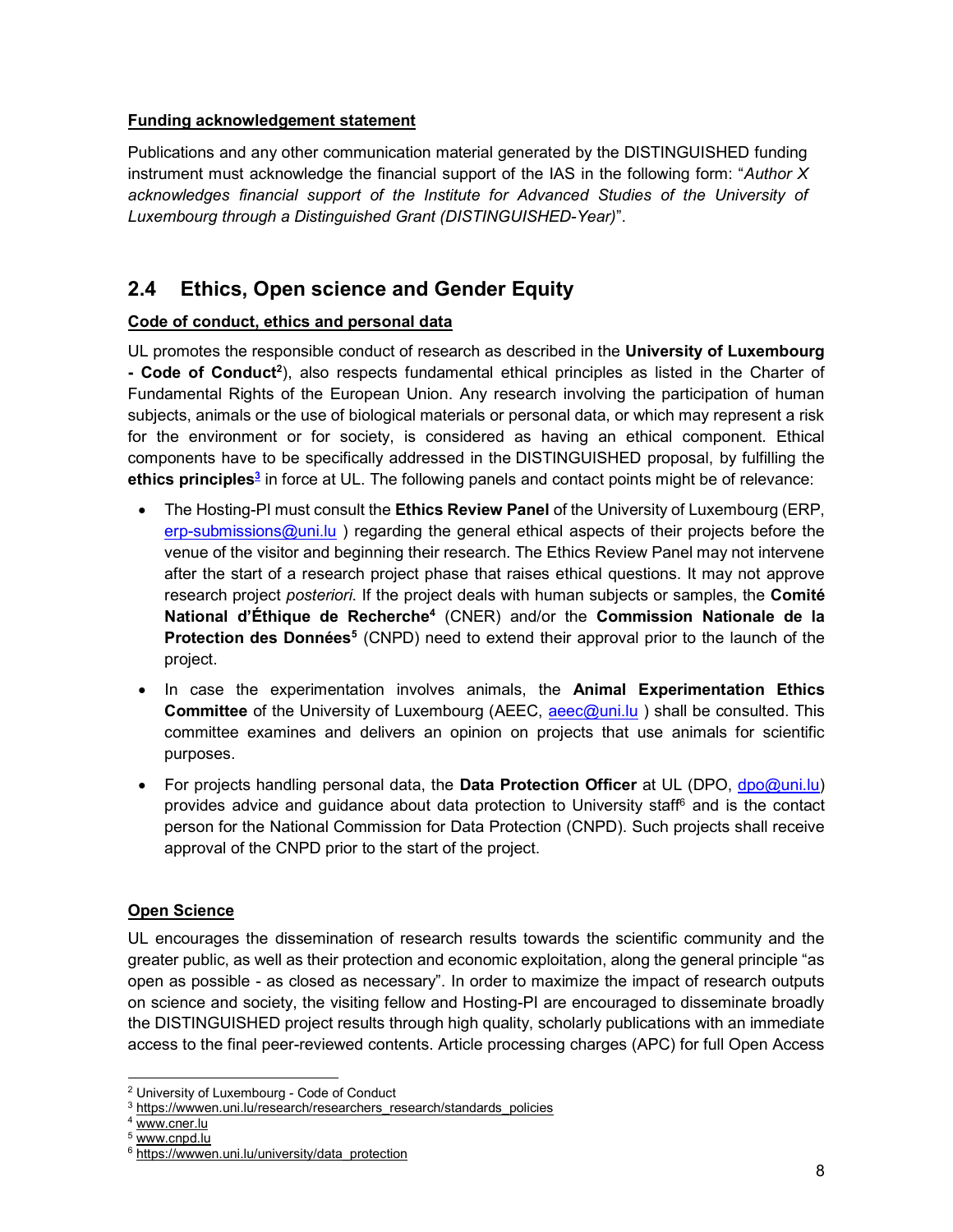publications or similar fees are eligible for funding through the DISTINGUISHED instrument. In line with the San Francisco Declaration on Research Assessment (DORA), the UL recognizes the value of all types of research outputs and encourages notably DISTINGUISHED applicants to deposit research data according to the FAIR principles on field-specific or generic repositories.

### Gender equity

UL wishes to promote gender equity in research and academic careers. Within this general principle, the University will ensure that the College of the IAS Fellows presents itself a gender balance, receives relevant gender-awareness training material and incorporates the University Gender delegate<sup>7</sup> as an observer in the selection process of Distinguished fellows.

## 2.5 Eligible Costs

The maximum funding of a DISTINGUISHED project is 50 000 € for a maximum stay duration of 3 months. Requested costs must be essential for the visit implementation and are detailed in the Project Budget Form (Excel table). The below table provides a summary of eligible costs, while detailed information relevant for the budget establishment are covered in section 3.5.

| # | <b>DISTINGUISHED costs</b>                           | <b>Eligibility</b> | <b>Applicability</b>                                                         |
|---|------------------------------------------------------|--------------------|------------------------------------------------------------------------------|
| A | Personnel costs                                      | <b>YES</b>         | Distinguished fellow remuneration (see section<br>$(3.5)$ .                  |
| B | Third party collaborator,<br>experts, subcontracting | <b>YES</b>         | Invited expert(s) (other than the distinguished<br>fellow) fees only.        |
| C | Equipment                                            | NO.                |                                                                              |
| D | Travel costs                                         | <b>YES</b>         | Travel for the distinguished fellow; consult the UL<br>financial guidelines* |
| F | Documentation                                        | <b>YES</b>         | Purchase of books, journals, advertising.                                    |
| F | Other costs                                          | <b>YES</b>         | Catering, logistics, room rentals.<br>Open access publications.              |
| G | Operating expenses<br>(consumables)                  | NO.                |                                                                              |

\*see Intranet: ULI > The University > SFC > Policies and Procedures

Visiting fellows must be fully covered by Social Security (health and accident insurance) and civil liability; for fellows who do not have this, UL recommends that they take out a SIP insurance (1.37€/day) (see https://www.sip.ch/).

# 2.6 External contribution to DISTINGUISHED projects

### Affiliated Professors

-

Affiliated Professors<sup>8</sup> of the University of Luxembourg cannot be considered as DISTINGUISHED

<sup>&</sup>lt;sup>7</sup> https://wwwen.uni.lu/university/about\_the\_university/governance/gender\_equality\_officer

 $^8$  Affiliated Professors in the sense of the University law of 27 June 2018, Section IV, article 28, and related internal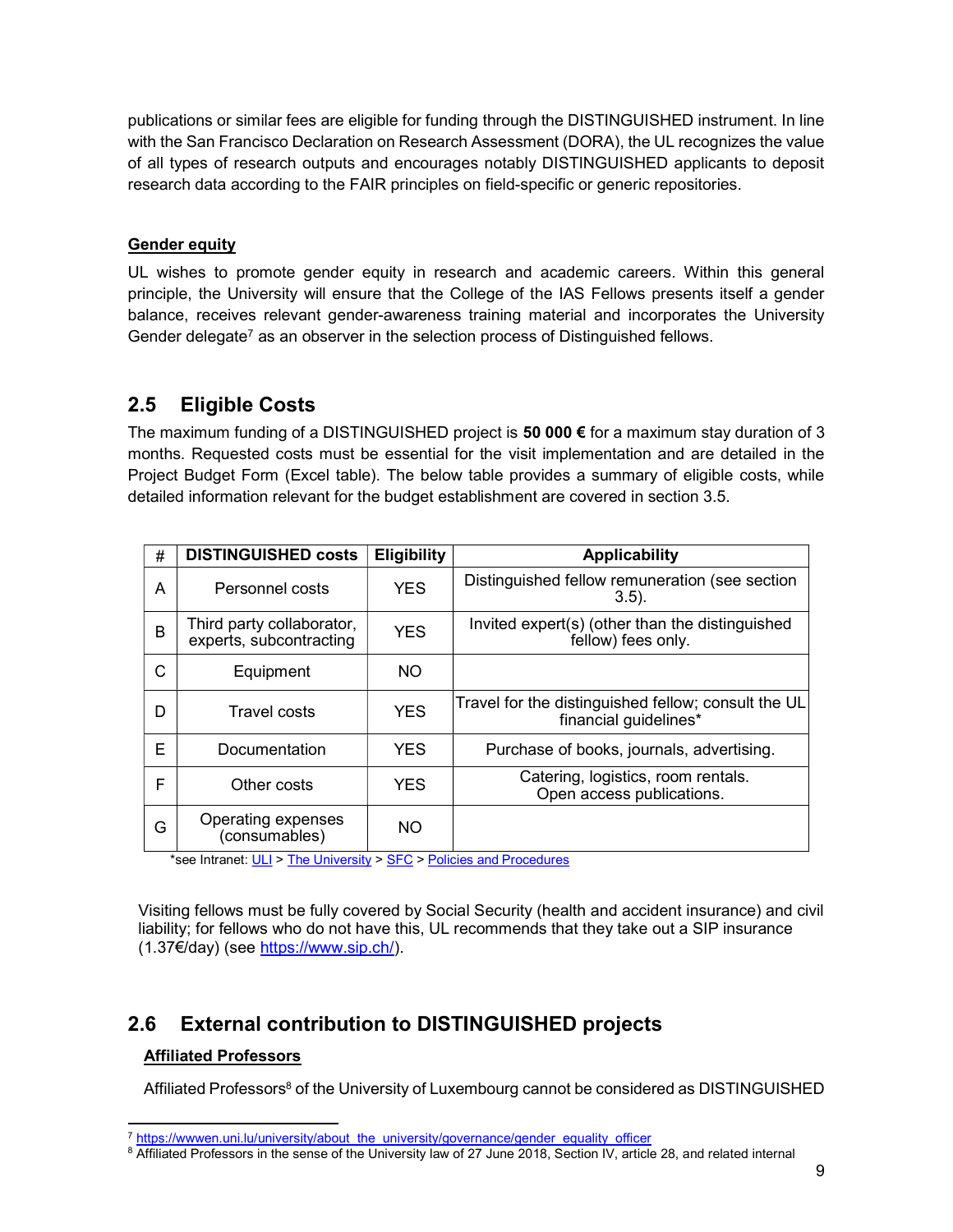fellows; however, as Hosting-PIs, they can propose DISTINGUISHED fellows, and the proposal has to be handled by a UL professor.

### **Other contributions**

The combination of a DISTINGUISHED project with other IAS funding instruments is possible with AUDACITY and BRAINSTORM. Research expenses generated by the DISTINGUISHED fellow during his/her stay at UL are not covered by this call (see table in Section 2.5) and must be funded by other funding sources.

Exchanges with members of the IAS network UBIAS (http://www.ubias.net/network-participants) are welcome.

## 3. Practical Application to the DISTINGUISHED call 3.1 Key rules

- Application proposals must be written in **English**. Please refer to the application templates for further instructions.
- The Project Application Form must be accompanied by a Project Budget Form (an Excel budget table), both forms must be submitted together.
- Please use Arial, font 11, single space to complete the Application Form.
- All proposals for the DISTINGUISHED call will have to be submitted via the online submission tool (https://research.uni.lux) and must include a recommendation letter from the UL Hosting-PI.
- No modification after the deadline will be accepted. Incomplete proposals and those received after the deadline will not be processed. Major budgetary errors may result in the rejection of the proposal. Do not hesitate to interact with the RSD in case of doubt.

## 3.2 Tasks prior to submission

- 1. Identification of a Hosting-PI at UL who will support and process the application of the DISTINGUISHED fellow.
- 2. The Hosting-PI should contact the HR partner of the relevant Faculty or Interdisciplinary Centre for details on travel and accommodation conditions prior to submission.
- 3. The RF must be in copy of any communication with HR to ensure a proper follow-up.
- 4. Submit the electronic Project Announcement Sheet (e-PAS)
	- o The Research Support Department requests the e-PAS in order to confirm that your DISTINGUISHED application has been approved by all necessary authorities in your Faculty or Interdisciplinary Centre.
	- $\circ$  Go to the online submission tool https://research.uni.lux and create a new electronic Project Announcement Sheet. For further information, please consult the instructions online.

## 3.3 Application Process

The application process itself consists of 4 main steps. After completing the Application Form (Word-file) offline, the Hosting-PI is invited to upload the required documents to the online submission tool https://research.uni.lux. You will be guided by the system through the application

l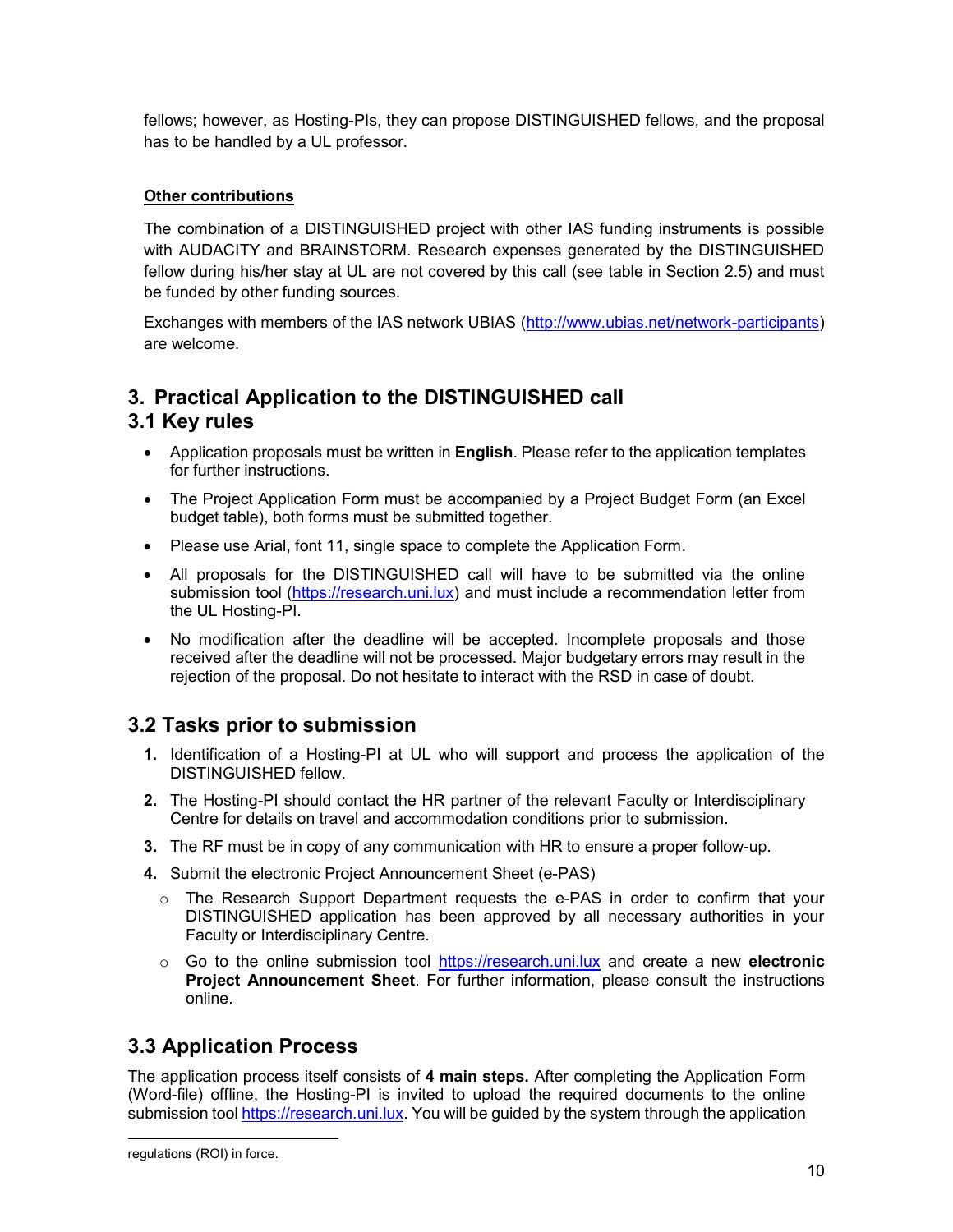process.

### Step 1: Fill in the application form (please carefully read sections 3.4)

- Download the application form and the budget template (see Document Templates (uni.lu))
- Standardize the file name: "UL-IAS-DISTINGUISHED-2022\_ProjectACRONYME\_PI LastName\_PI FirstName".
- In the application form, fill in the requested information (please read section 3.4 carefully). Transform the completed form into a PDF-file.
- Please fill in the provided budget template (please read section 3.5 carefully), as you will be asked to enter the amounts online via the **online submission tool**, and send the budget in the Excel file to *ias@uni.lu.*

#### Step 2: Upload the application form, complete the general project information and reviewer information via the online submission platform

- Upload the application form as PDF-file.
- Via the online submission platform, please check and edit the general project information, project description and abstract retrieved from the e-PAS.

### Step 3: Fill in the budget information via the online submission tool or attach the budget excel file together with the project proposal as a separate file.

### Step 4: Invite your research facilitator/coordinator for proposal validation

 Via the online submission tool, you are required to invite your research facilitator / coordinator to validate your proposal including the budget. They can provide detailed advice and support. Please, ask for their internal deadline.

Please make sure that all items on the DISTINGUISHED Validation Checklist are checked. No submission prior to completed check is possible.

## 3.4 Application Form

The IAS applies the following definition of:

- Interdisciplinary research: A mode of research by teams or individuals that integrates information, data, techniques, tools, perspectives, concepts, and/or theories from two or more disciplines or bodies of specialized knowledge to advance fundamental understanding or to solve problems whose solutions are beyond the scope of a single discipline or area of research practice<sup>9</sup> .
- Distinguished fellow: Researcher or a thinker developing concepts and conducting activities at the forefront of science that goes beyond the current boundaries of knowledge, based on an idea which is unique and outstanding and showing a willingness to take bold risks; a trendsetter in science, philosophy, politics, and innovative industry.

### 1. General project information

-

ACRONYM of the project, name of applicant, project title, starting date (earliest possible

<sup>&</sup>lt;sup>9</sup> Facilitating Interdisciplinary Research, Committee on Facilitating Interdisciplinary Research, National Academy of Sciences, National Academy of Engineering, Institute of Medicine, 2005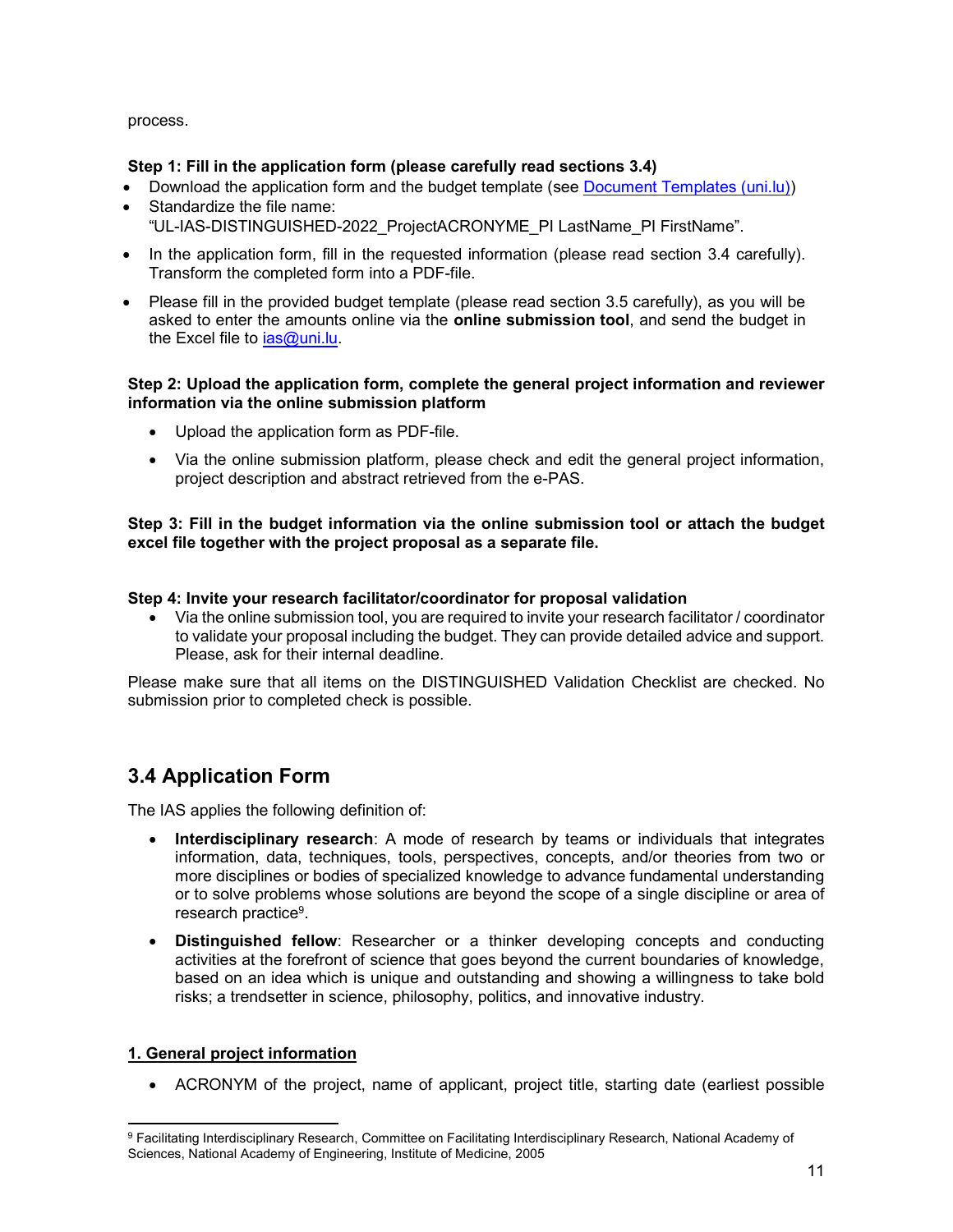starting date: 02 January 2023), duration (in weeks), Budget (maximum 50 k€).

### Hosting-Principal Investigators (Hosting-PI)

 Please fill-in the requested information regarding the Hosting-PI and the other Co-PIs (maximum 3 Co-PIs from different disciplines including the Hosting-PI).

### 2. Visit Description (max. 2 pages)

### CV of the DISTINGUISHED fellow (max. 4 pages), as a separate file, to be posted together with the project proposal

 Please attach as a separate PDF-file, together with the project proposal, the curriculum vitae of the DISTINGUISHED fellow (3 pages maximum + 1 page of references).

### 2.1 Profile of the DISTINGUISHED fellow (max. 1 page)

 Please fill-in information regarding the DINSTINGUISHED fellow, a detailed report illustrating the interdisciplinarity and/or excellence of the research conducted along her/his career, how the DINSTINGUISHED fellow will contribute to complement an UL interdisciplinary consortium aiming at a cutting-edge project idea or opinion publication that will set new scientific trend for future research.

### 2.2 Description and objectives of the visit (max. 1 page)

In this section:

- Explain why the DINSTINGUISHED visit is key to reach an interdisciplinary approach, i.e. the cutting-edge and bold approach and the added-value the fellow will bring to UL.
- Explain how the project targets the generation of new knowledge and reaches an interdisciplinary/intersectoral nature.
- Describe the potential use of the results by other disciplines.

Please note, that "Interdisciplinarity" and "Excellence" are essential criteria for the proposal evaluation. A DISTINGUISHED visit shall aim at strengthening interactions and collaboration between PIs of different disciplines, or Departments in a Faculty, or different research groups in an Interdisciplinary Centre, or different Entities of UL and reinforce the international visibility of UL.

### 3. Visit plan (max 1 page)

The visit plan should:

- Describe the dates of stay, work planned, the interactions of the fellow with scientists across UL Faculties and Interdisciplinary Centres.
- Provide brief argumentation and concrete details on how the visit will benefit UL as a whole through lectures, scientific exchanges, conferences open to the general public.
- Explain how the interactions with the fellow will possibly generate white or opinion papers of high impact on the international research community, will support applications to an AUDACITY call, or high-profile grant applications whether, National or European.

### 4. Project outcomes and follow-ups (max. 0.5 page)

Contribution to advancement of knowledge and UL's research community. Describe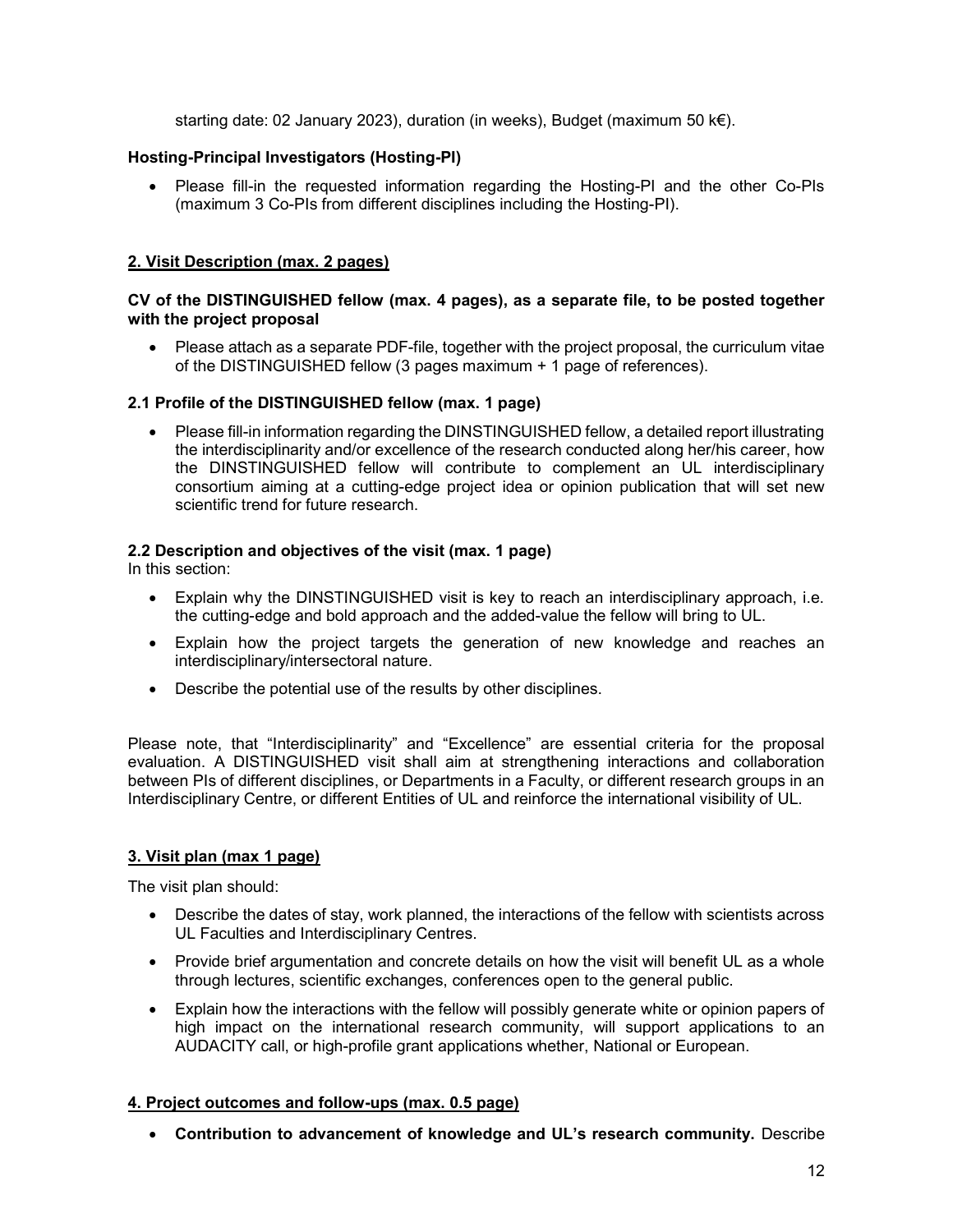how the DISTINGUISHED fellow will contribute to knowledge production, career training and doctoral education and how the results will be exploited and disseminated within the research community. That is, how the project outcomes contribute to:

(1) the promotion of interdisciplinarity across UL,

(2) the advancement of the state of the art,

 (3) the development of the scientific community, and the UL and its entities in terms of capacities, competencies, visibility and attractiveness.

- Describe how the visit will contribute to knowledge generation and society. Describe what efforts (publications and other activities) are foreseen in order to increase public awareness, well-being, and understanding of the research field.
- Future research plans. Indicate how the visit will impact future research and what plans exist (depending on the results) to apply for projects outside UL.
- Exploitation and dissemination of research results. Please explain the measures that will ensure exploitation of the results after the visit.
- The supporting PI should contact the Communication Department of the University of Luxembourg to advertise events involving the DISTINGUISHED fellow and to receive support for the dissemination of your research results. For this purpose, you can contact the Communication Department (Communications Department).

### 5. Description of the DISTINGUISHED consortium (max. 0.5 page)

- Describe the DISTINGUISHED hosting team (composed of the Hosting-PI, other interested PIs, and their teams) how they complement each other to reach a bold and cutting-edge idea.
- Address potential issues related to Intellectual property rights and confidentiality, especially when generating and sharing results.
- National and international collaboration. Describe potential national and international interest in the future project and its results, including the potential for future collaboration, joint publications of high impact.

### 6. Legal and ethical requirements (max. 1 page)

 Describe all potential issues regarding data protection, intellectual property rights and ethical issues for the whole project (not only for activities carried out in Luxembourg). Explain how you are going to address these, e.g., anonymous data processing, consent forms, contracts with companies involved, and specify any already existing permission and/or authorisation for the proposed work. Please consult the University of Luxembourg's Policy on Ethics in Research and international codes of conduct<sup>10</sup>. For contact and submission please use the email: erp-submissions@uni.lu.

## 3.5 Budget template (see the Excel budget table)

This template will help you to get familiar with the required information. The costs will be directly entered via the online submission tool. The budget excel file together with the project proposal as a separate file need to be uploaded on the online tool.

• All amounts are to be entered in euros  $(\epsilon)$  without cents.

l 10 Download on: http://wwwen.uni.lu/research/standards\_policies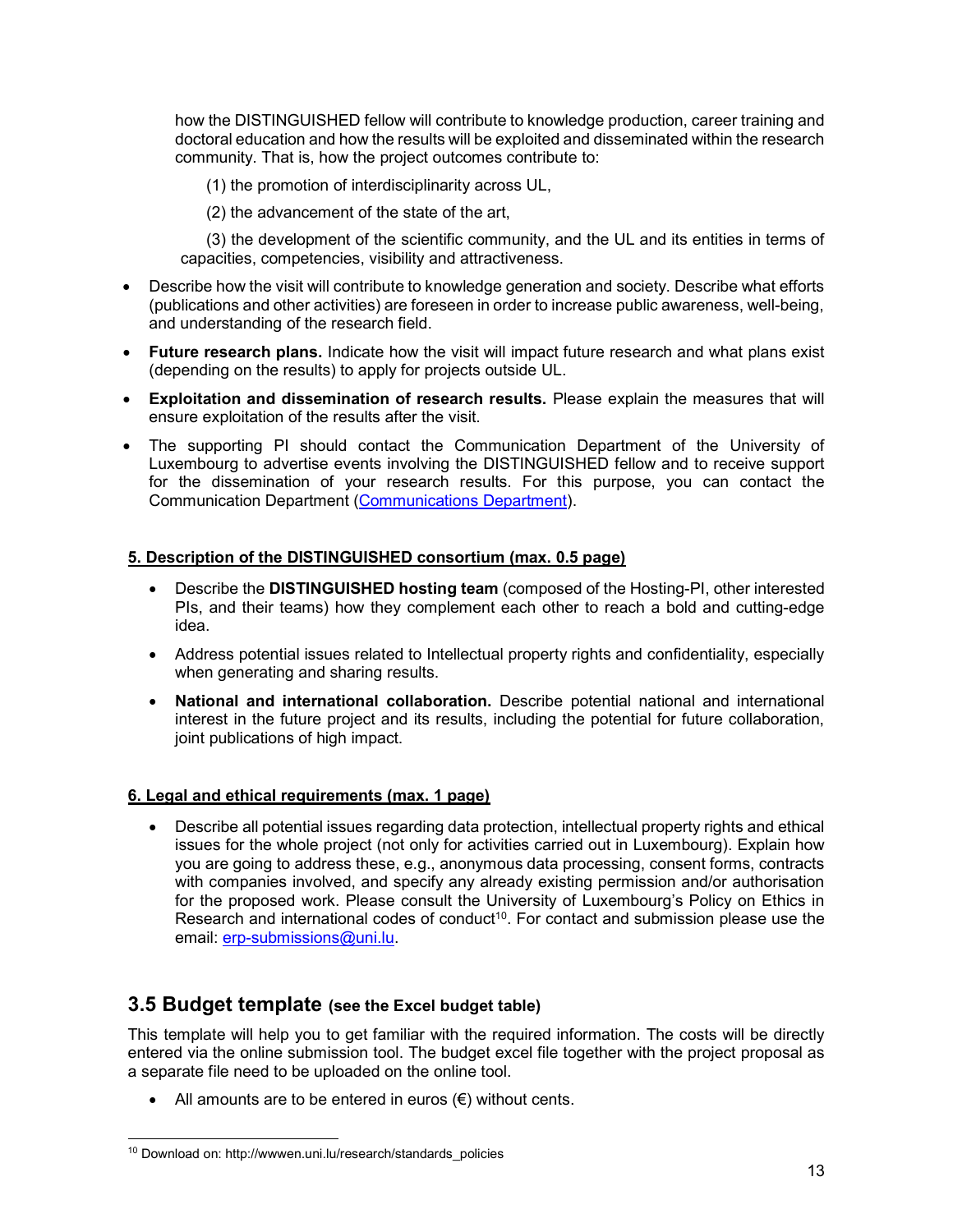- Budget is not transferrable from one calendar year to the next.
- For all expenses, the procedures and limits in force at the time the expenses occur will apply. Please consult the latest financial guidelines in the Intranet<sup>11</sup>.
- Major budget errors may lead to rejection of the proposal.
- Research expenses generated by the DISTINGUISHED fellow during his/her stay at UL are not covered by this call (see table in Section 2.5) and must be funded by other funding sources.

#### Budget categories:

#### Category A1: UL staff contribution to the DISTINGUISHED project not eligible for financial support

UL staff contribution to the DISTINGUISHED project is not eligible for financial support.

#### Category A2: DISTINGUISHED fellow to be financed by the project

- Name the DISTINGUISHED fellow to be financed through the project.
- Please refer to section 2.2 to select the right type of contract following the profile of the DISTINGUISHED fellow.
- For academic fellows without a working contract, please use the hourly rate table below to calculate the monthly salary. Monthly salary cannot exceed 12 500€ per month.

| Profile of the fellow with equivalent<br>track record as: | Hourly rate (in $\epsilon$ ) |
|-----------------------------------------------------------|------------------------------|
| <b>Full Professor</b>                                     | 74,82                        |
| <b>Associated Professor</b>                               | 63,68                        |
| <b>Assistant Professor</b>                                | 58,48                        |
| Research Scientists (with full ADR)                       | 52,66                        |

- For academic fellows with a working contract, please use the daily allowance (50 $\epsilon$ /day) by the number of days of the stay. Housing rental costs will only be reimbursed on the basis of actual costs (i.e. invoice of hotel/rental apartment).
- For non-academic fellows, please contact the IAS team (see section 2.2).

### Category B: Third party collaborators and experts

 Fees of invited speakers or complementary domain experts (other than the DISTINSGUIHED fellow) can be financed under DISTINGUISHED (only travel under Category D) as specified in the Service Contract with scientific experts (Service contract (uni.lux)).

-

<sup>&</sup>lt;sup>11</sup> see Intranet: ULI > The University > SFC > Policies and Procedures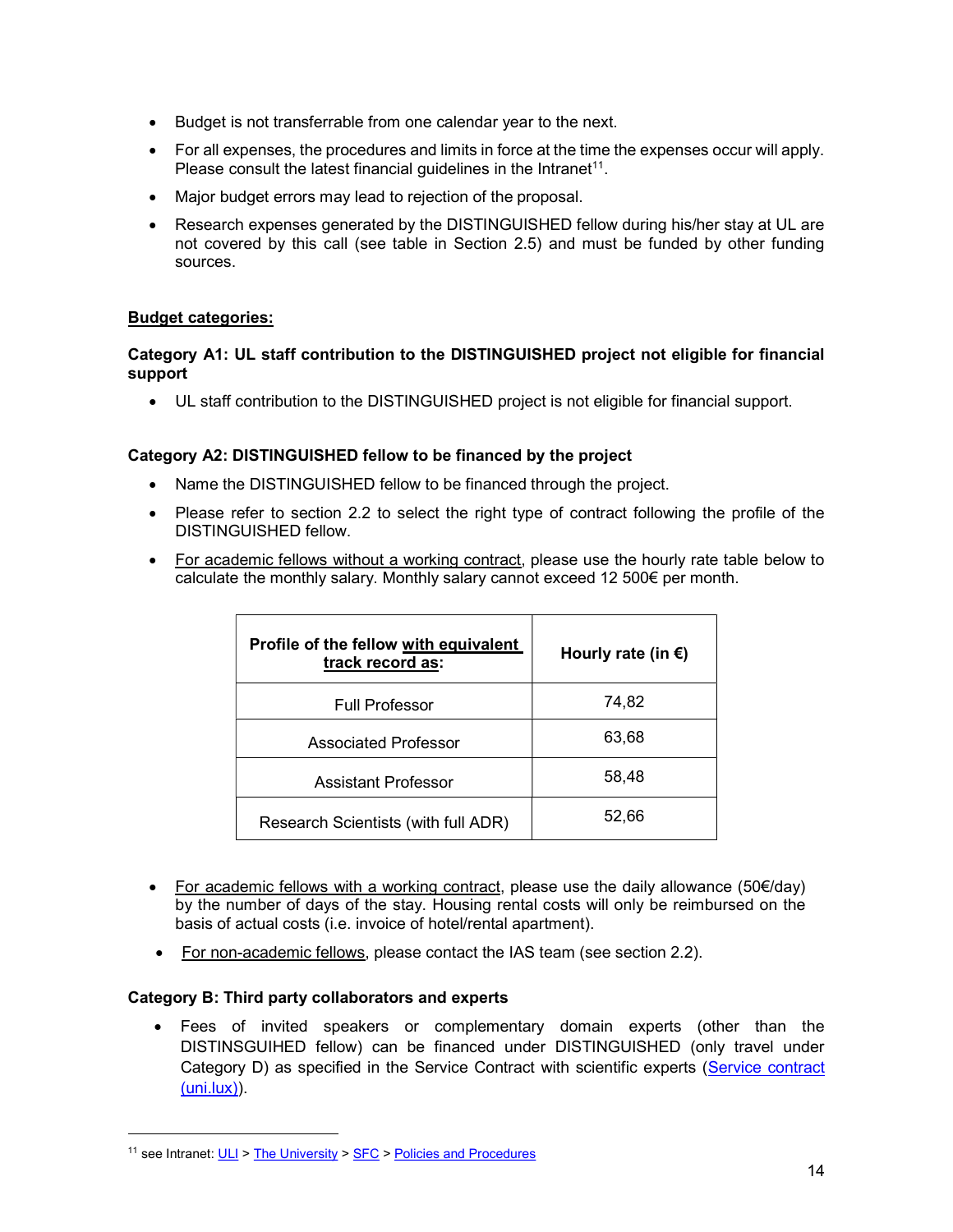• Subcontracting work is not eligible.

### Category C: Durable equipment

Not eligible for DISTINGUISHED funding.

### Category D: Travel to & from and accommodation in Luxembourg

Travel costs for international distinguished fellows relating to DISTINGUISHED projects are eligible for funding.

- Each trip on behalf of the University must be undertaken in the most cost-effective way.
- For eligible costs and applicable rates, consult the UL financial guidelines.

### Category E: Documentation

Communications, purchase of books or journals, advertising costs are eligible for funding.

### Category F: Other costs

- Costs for article processing charges (APC) and full Open Access publications or similar fees are eligible. In such case these publications must indicate the source of funding in the following form "Author  $X$  acknowledges financial support of the Institute for Advanced Studies of the University of Luxembourg through a Distinguished Grant (DISTINGUISHED-Year)".
- Logistics costs related to DISTINGUISHED events are eligible for funding. These include meeting room rentals, catering, and transportation of invitees (taxi, etc.).

### Category G: Operating expenses

Not eligible for DISTINGUISHED funding.

### Category R: Additional income to cover project costs at the charge of the Faculty or I/C Not applicable.

## 4. Selection process of DISTINGUISHED projects

The evaluation and selection process of the DISTINGUISHED project proposals consists of several steps:

- 1. Administrative eligibility check by the RSD.
- 2. Eligible applications to the DISTINGUISHED fellowship will be evaluated by a panel of evaluators specifically selected among Fellows of the College of the IAS – Luxembourg, taking into consideration potential conflict of interest. The selection criteria are the academic excellence, and/or the audacious and interdisciplinary character of the DISTINGUISHED fellow, as well as the boldness and the interdisciplinarity of the final objectives of the visit, and how both elements fit with the hosting research groups at UL. Members of the College of IAS Fellows with a conflict of interest in a DISTINGUISHED application are excluded from the selection process of the concerned application.
- 3. The College of IAS Fellows ranks the proposals on the basis of the written proposal and recommends the proposals for funding to the VRR. The selection criteria are: